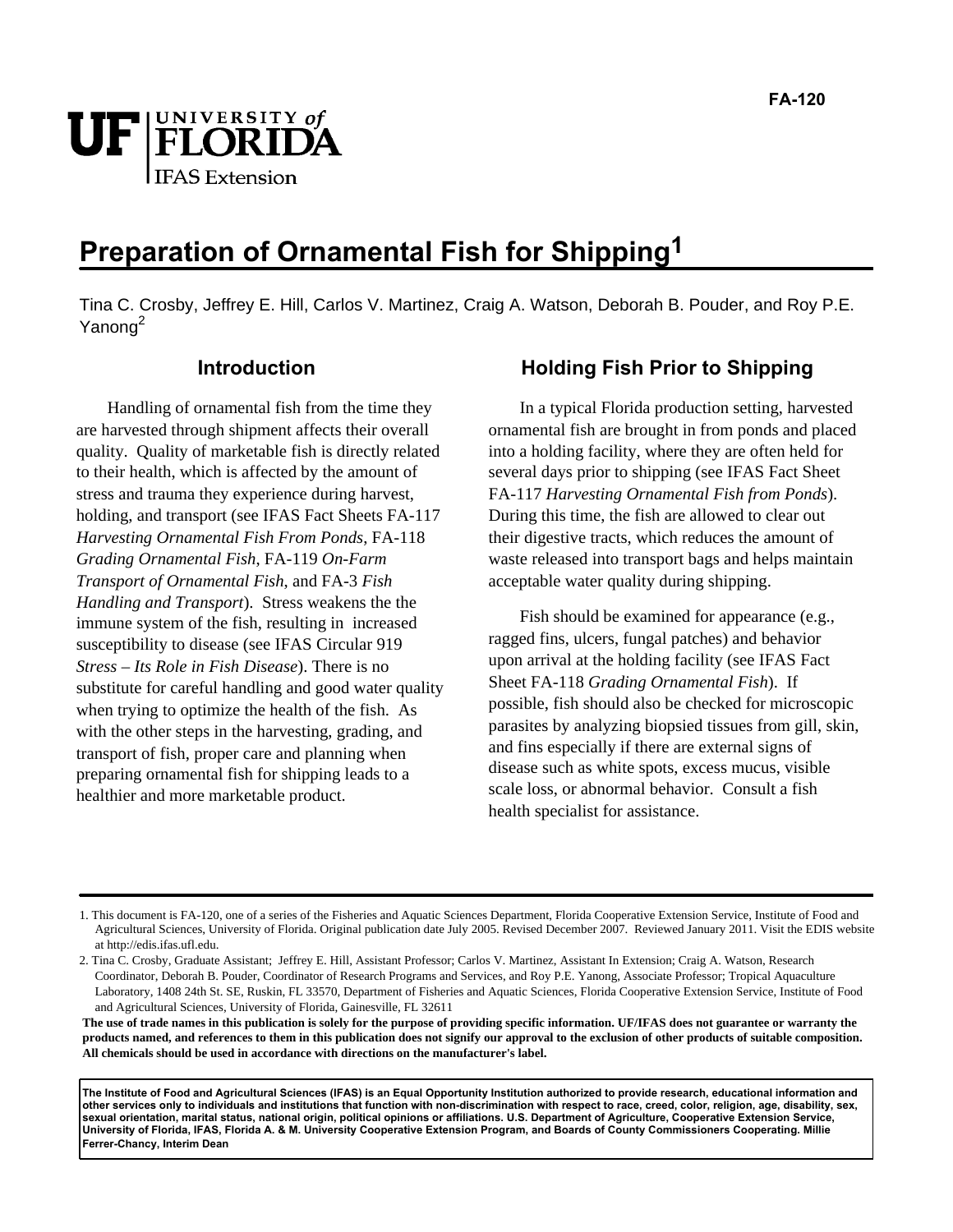## **Prophylactic Treatments**

There are very few chemicals that are approved by the Food and Drug Administration (FDA) for use in aquaculture. In fact, there are few to no chemicals officially approved by the FDA for use in ornamental fish. In order to assist the ornamental fish industry and allow access to certain unapproved products until this situation is reversed, the FDA has chosen to exercise regulatory discretion. If there is a significant threat to human health or the environment, the FDA may prosecute for illegal use. Oxytetracycline is approved for use in catfish to control bacterial hemorrhagic septicemia and pseudomonas disease. Oxytetracycline is approved for use in a few other species. See the FDA-CVM Aquaculture website for additional information.

FDA-approved formalin products that control external protozoa (e.g., C*hilodonella*, I*chthyobodo*, E*pistylis*, T*richodina, Ichthyophthirius*, monogenetic trematodes) of finfish and/or fungi (i.e., family Saprolegniaceae) on finfish eggs are available from only three companies: Natchez Animal Supply Company (Formalin-F®), Argent Laboratories (Paracide-F®), and Western Chemical (Parasite-S®).

Salt (NaCl) is considered unapproved but is of low regulatory priority. Low regulatory priority is not considered an approval or affirmation of safety or effectiveness, but if used as a 0.5%-1.0% solution as an osmoregulatory aid or a 3% solution for 10-30 minutes as a parasiticide, the FDA is unlikely to object to its use.

Potassium permanganate is currently unapproved, but is in a special category—regulatory action is deferred pending further study. Acriflavine neutral, methylene blue, and nitrofurazone are not approved and are of high enforcement priority if used illegally in foodfish and use is subject to regulatory action on a case-by-case basis. Malachite green used in Quick Cure® is also a high enforcement priority chemical if used illegally in foodfish.

The use of other approved animal and human drugs is allowed under supervision of a veterinarian providing that all requirements of the drugs'

regulation are met and the drug is not administered through feed. However, nontherapeutic use of a drug is not permitted. Additional information regarding FDA drug approval can be found at the FDA-CVM Aquaculture website and in IFAS Circular 84 *Use of Antibiotics in Ornamental Fish Aquaculture*.

If fish are generally healthy with no history of problems, use of a prophylactic treatment (Figure 1) may be an unnecessary cost. Furthermore, unnecessary prophylactic chemical treatments can do more harm than good. Excessive or incorrect use of a prophylactic treatment can increase resistance to the chemical and decrease its effectiveness. However, in some instances, prior to shipping, prophylactic treatment with a chemical bath or dip may help reduce external parasites and bacterial loads. The use of a prophylactic or preventative treatment may decrease the outbreaks of disease while fish are recovering from harvesting and handling and increase their survival during shipment.

Some chemicals (e.g., potassium permanganate, formalin) may damage fish gills or skin and should be used carefully and only when absolutely necessary. Chemicals may also adversely affect water quality. For example, formalin decreases dissolved oxygen concentrations in water. Ideally, the producer should be familiar with common health problems, actively work to identify and treat them as they become apparent, and seek assistance from a fish health professional when needed.



**Figure 1.** Treatment Chemicals Credits: Tina Crosby 2004

Experiments evaluating eight common chemicals used for prophylaxis on fish prior to shipment were conducted at the University of Florida Tropical Aquaculture Laboratory. The chemicals tested were oxytetracycline, formalin, salt (3ppt sodium chloride, NaCl), potassium permanganate (KMnO<sub>4</sub>),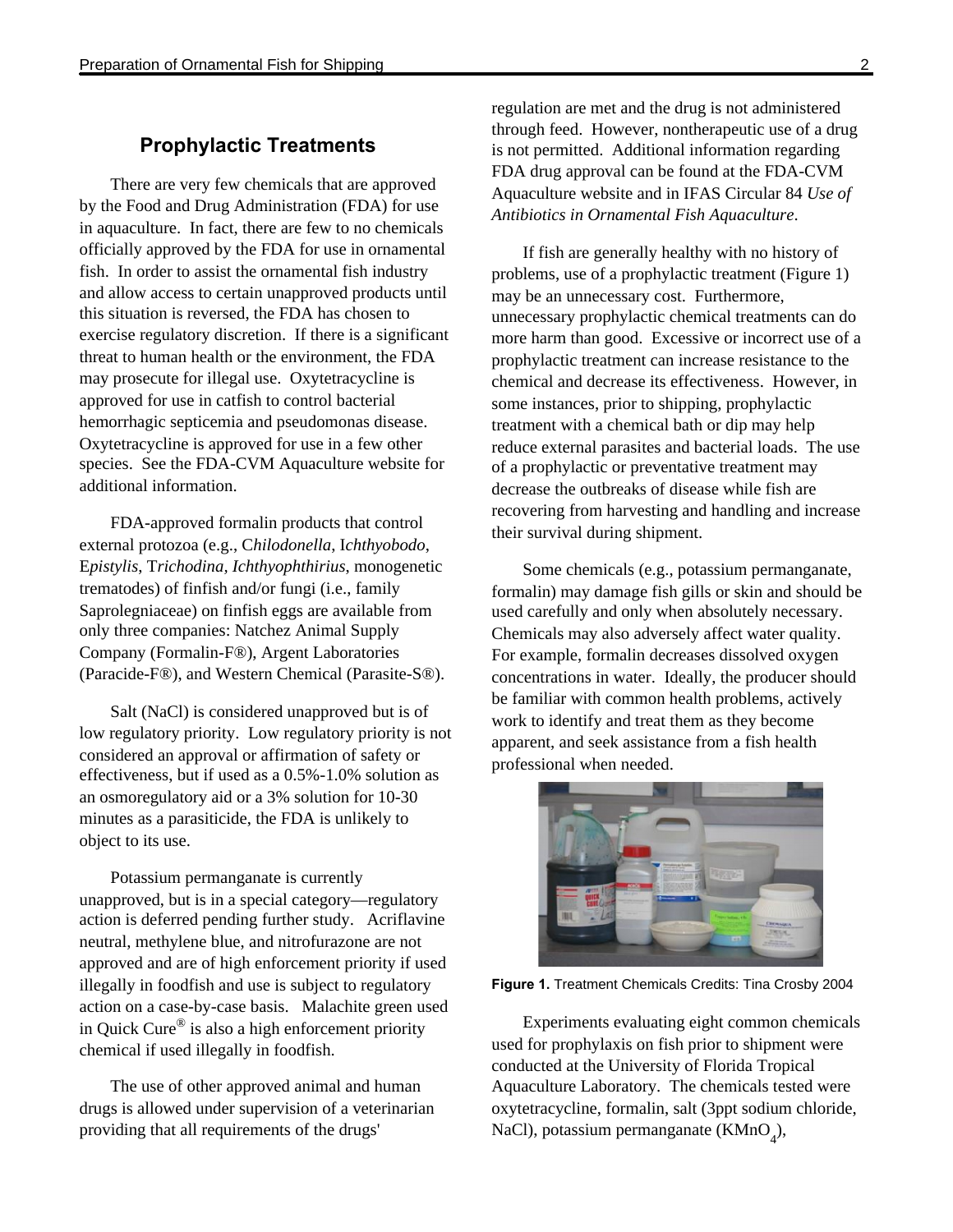acriflavine neutral, methylene blue, nitrofurazone, and Quick Cure® (a mixture of 99.2% formalin and 0.75% malachite green mix) (Table 1). Fish were trapped in a pond, graded, and placed into holding tanks with flow-through aerated well water. Each chemical was applied according to the industry standard to separate tanks as 11.5-hour baths, except for potassium permanganate, which was administered as a 4-hour bath.

Cure®, or formalin significantly improved the overall appearance and behavior of fish over time compared to no treatment. In contrast, fish treated with acriflavine neutral were inferior to fish not treated with any chemical in both appearance and behavior. Methylene blue and salt did not have any effect on the appearance or behavior of the fish when used as a prophylactic bath.

| <b>Treatment</b>                                                     | <b>Usage</b>                                                                        | <b>Dosage</b>      | <b>Time in Bath</b> | Overall<br>Appearance | Overall<br><b>Effectiveness</b> | <b>FDA-Approved</b><br>for use in<br>aquaculture |
|----------------------------------------------------------------------|-------------------------------------------------------------------------------------|--------------------|---------------------|-----------------------|---------------------------------|--------------------------------------------------|
| Salt                                                                 | Aid Osmoregulation                                                                  | 3 ppt              | 11.5 hours          | None                  | None                            | No                                               |
| Acriflavine<br>neutral                                               | Antimicrobial -<br>(Anti-microscopic<br>organisms)                                  | 7 mg/L             | 11.5 hours          | <b>Bad</b>            | <b>Bad</b>                      | <b>No</b>                                        |
| Formalin (37%)                                                       | Antiparasitic - (ecto)                                                              | 1 ml/10 gal        | 11.5 hours          | Good                  | Good                            | Yes                                              |
| Methylene Blue                                                       | Antiparasitic - (ecto)<br>Antibacterial                                             | $2$ mg/L           | 11.5 hours          | None                  | None                            | No                                               |
| Nitrofurazone                                                        | Antibacterial                                                                       | 10 mg/L            | 11.5 hours          | Good                  | Good                            | <b>No</b>                                        |
| Potassium<br>Permanganate                                            | Antiparasitic - (ecto)<br>Antimicrobial                                             | $2$ mg/L           | 4 hours             | <b>Better</b>         | <b>Better</b>                   | <b>No</b>                                        |
| Quick Cure<br>(99.2% formalin<br>$+0.75%$<br>malachite green<br>mix) | Antiparasitic - (ecto);<br>esp. lchthyopthirius<br>multifilis ("Ich")<br>Antifungal | $0.5$ ml/10<br>gal | 11.5 hours          | <b>Better</b>         | <b>Better</b>                   | <b>No</b>                                        |
| Oxytetracycline                                                      | Antibacterial                                                                       | 1 $g/10$ gal       | 11.5 hours          | <b>Better</b>         | <b>Better</b>                   | Yes                                              |

Following treatment, fish were observed for one-week. Fish were evaluated for loss of scales, torn fins, coloration, deformities, pop eye, parasites, and hemorrhaging. Fish behavior was also evaluated for abnormal signs including spinning, flashing, clamping, hanging, piping, gasping, as well as activity level. Appearance and behavior for each tank of fish were rated on a scale of 1-5, with 1 being overall unfit for sale (problems with >50% of fish) to 5 being superior quality. The use of tetracycline, potassium permanganate, nitrofurazone, Quick

Oxytetracycline is an antibiotic, used to treat bacterial infections. The positive results seen with the use of oxytetracycline in our experiments may have been due to the presence of susceptible bacteria. Oxytetracycline may not be as effective under other conditions. However, in general, a single dose treatment of oxytetracycline is not recommended. Additionally, overuse or misuse of oxytetracycline or any other antibiotic, may lead to bacterial resistance making the drug ineffective. Before using any antibiotic, confirmation of a bacterial infection should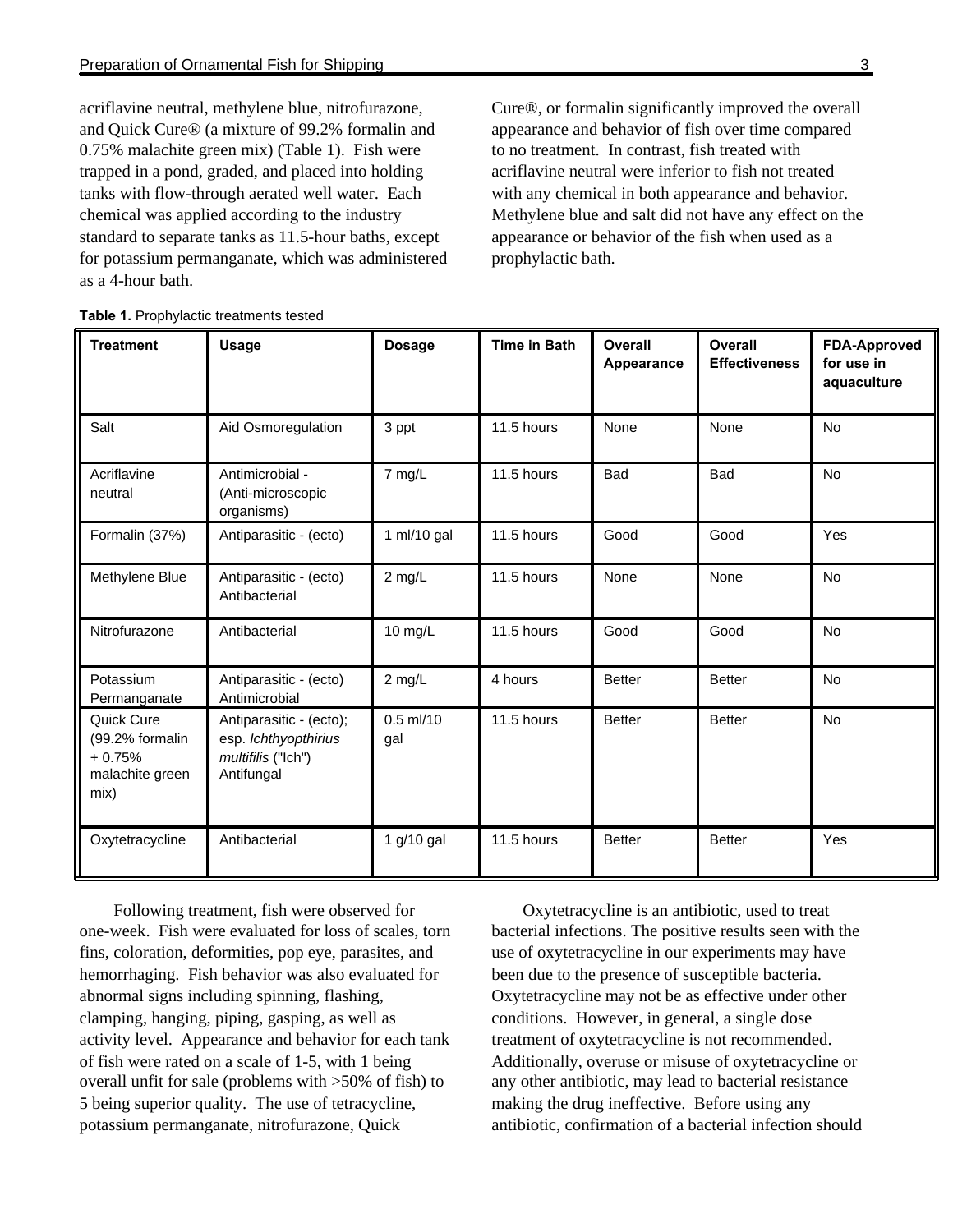be established and proper regimes should be followed (see IFAS Circular 84 *Use of Antibiotics in Ornamental Fish Aquaculture*). Note that oxytetracycline binds to calcium ions in the water, resulting in the need for a higher dosage of oxytetracycline in hard water [Total Hardness (TH) > 120 ppm]. Also keep in mind the legal issues for use of any chemical.

## **Shipping to a Buyer**

Once the fish have had time (1-3 days) to evacuate the wastes in their digestive tracts and have been properly evaluated and treated for any parasites or disease, they are ready to be shipped to a buyer. Fish should be placed into plastic bags containing oxygenated water and put into a polystyrene shipping box. The polystyrene boxes are placed into a cardboard box for shipping. It is important to use shipping water that has water quality appropriate for the fish being shipped (e.g., pH, temperature, TAN, NO<sup>2</sup> , DO) (see IFAS Fact Sheet FA-119 *On Farm Transport of Ornamental Fish*). Water quality in the bag will become degraded due to accumulation of carbon dioxide, ammonia, and other waste products during shipment.

#### **Temperature**

Temperature is an important consideration when transporting fish. Different species of fish thrive at different temperatures: tropical fish do better at temperatures  $26^{\circ}$ C -  $30^{\circ}$ C ( $> 78.8^{\circ}$ F -  $86^{\circ}$ F), warm water fish thrive at temperatures 21°C - 28°C  $(69.8^{\circ}F - 82.4^{\circ}F)$ , and cool water fish do best at temperatures  $7 - 15^{\circ}$ C (44.6°F - 59°F) (Noga, 2000, Avault 1996, Wedemeyer 1996). During the summer and winter months, or when transport times are long, ice gel packs or heat packs can be placed into shipping boxes to help maintain an appropriate water temperature. The ideal temperature for the shipping water is dependent on the species of fish being transported.

#### **Shipping Additives**

Chemical additives are often used in transport water to sedate the fish or reduce pathogen (any agent that causes disease) loads in the water (Figure 2).

Experiments at the University of Florida Tropical Aquaculture Laboratory were run to test various shipping chemical additives for their effects on appearance and behavior of fish post shipping. The chemicals tested were: tricaine methanesulfonate (MS-222), salt (3ppt NaCl), methylene blue, acriflavine neutral, quinaldine, eugenol, an experimental commercial product in the form of a feed, and a water additive.

The commercial product contained arachidonic acid (ArA), a fungus extract from *Mortierella sp.*, claimed by the manufacturer to be used to regulate immune systems; and an ethanol extract from the genus *Opuntia*, a cactus species, claimed by the manufacturer to be used to stimulate the production of heat shock proteins (HSPs) which work to counteract stress responses.

Tricaine methanesulfonate is approved for use in finfish as a sedative and anesthetic. Quinaldine and eugenol are not approved for use in aquaculture. A description of approval for the other chemicals tested in this experiment were described in the "Prophylactic Treatments" section of this publication.



**Figure 2.** Shipping additives [tricaine methanesulfonate, sodium thiosulfate, salt (NaCl)] and supplies Credits: Tina Crosby 2004

Velvet swordtail fish were trapped from a pond and placed into holding tanks with flow-through aerated well water for four days. The fish receiving the commercial test feed were fed for three days prior to shipping. The day of transportation, fish were transported with one of the additives added to the shipping water (1.5L) (Table 2). The fish were transported by van for two hours in 1/4 square-bottom shipping bags.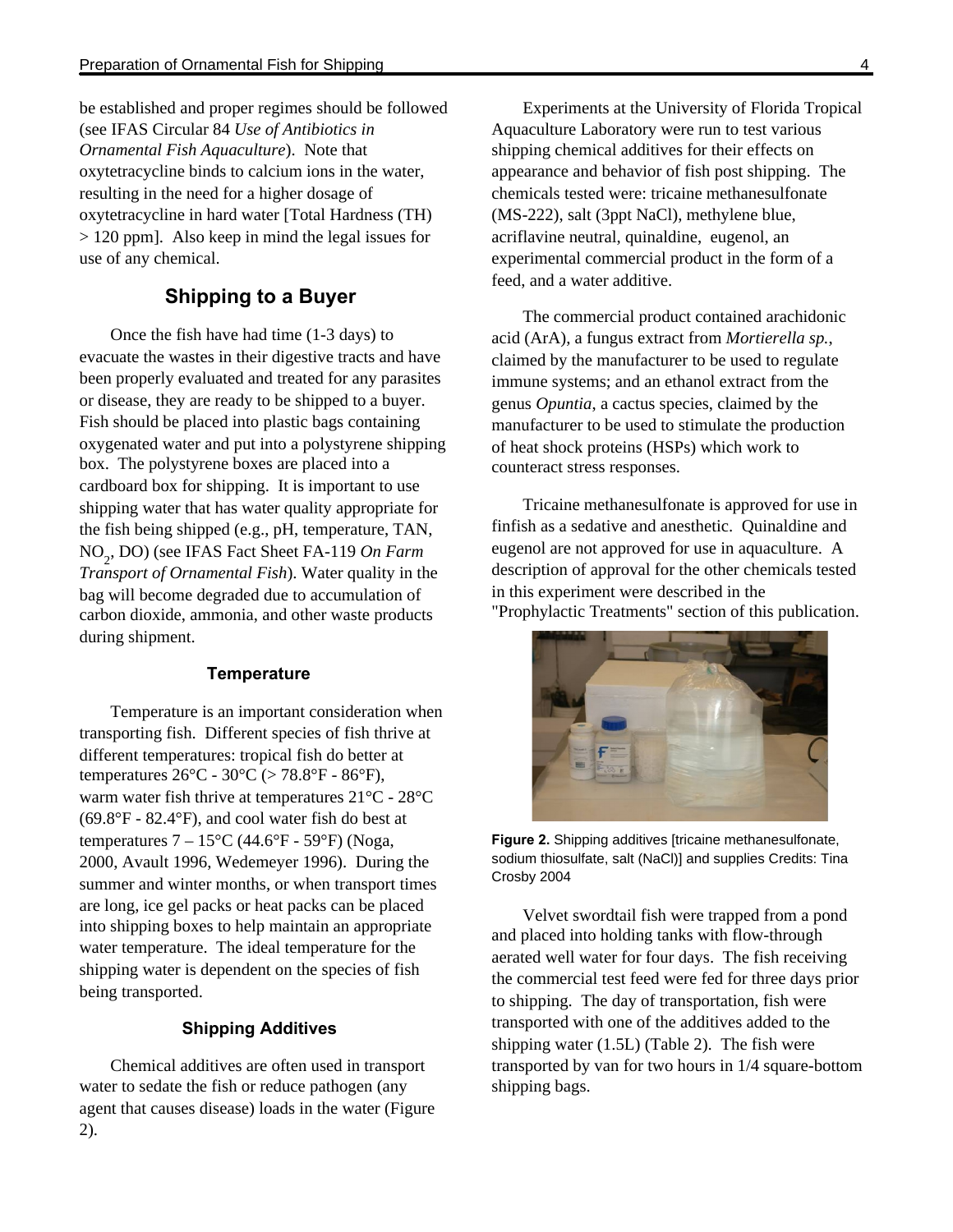Fish appearance and behavior were evaluated after harvest, immediately prior to transport, and one week after transport. Immediately following transport, fish treated with methylene blue, salt, MS-222, quinaldine, eugenol, the experimental water additive, and control fish all had better appearance than those treated with acriflavine neutral. Fish, treated with methylene blue or salt, had the best appearance.

After one week of holding, fish from all treatment groups appeared the same. Fish treated with methylene blue or salt had a better appearance than control fish post transport. Fish, treated with salt or MS-222, had better behavior following the one-week post transportation holding period. Acriflavine neutral had a detrimental effect upon the appearance and behavior of fish.

Another set of experiments (T.M. Corona, J.E. Hill, C.A. Watson, and R.P.E. Yanong, 2006; manuscript in prep) investigated the efficacy of acriflavine (8 mg/L), methylene blue (2 mg/L), nitrofurazone (4 mg/L), and two commercial products (Blue Holdex ® (125 mg/L), Jungle Laboratories; and Furazone Green (26mg/L), First Choice ™) as transport additives for control of *Aeromonas hydrophila* and other culturable aquatic bacteria in shipping bags of ornamental tropical fish. The dosage rates tested were industry standards.

Experiment 1 consisted of simulated shipping field trials using swordtails *Xiphophorus hellerii.* One of the five shipping compounds was added to test effects on bacterial loads as a whole during transport compared to untreated controls. Experiment 2 was run to determine the effects of these shipping chemicals against one particular clinical strain of *Aeromonas hydrophila. Aeromonas hydrophila* was added to sterilized well water in shipping bags containing no fish. Next, one of the five shipping additives was added to the shipping bags to examine its effect on that species and strain of bacteria. In both trials, the water containing the bacteria was sampled every eight hours to determine how effective each of the shipping additives was in killing aquatic bacteria over time.

Data on the mean number of bacteria obtained at time 0, 8, 16, and 24hr were assessed for each of the five separate shipping additives as well as the control. In experiment 1, overall bacterial populations increased over the 24 hours of the experiment in each of the water samples obtained at time 8, 16, 24hr. There was less of an increase at 8 hours for acriflavine, but by 24 hours, there was no significant difference between any of the treatments and the control. This suggests that none of the treatments had greater efficacy over the others by the end of the 24 hours for total culturable bacteria populations. Results from experiment 2, testing only one clinical strain of the bacteria *Aeromonas hydrophila* showed there was no obvious pattern of increase in bacteria populations over the 24 hours during the experiment. At different time points, some treatments had increases in bacterial numbers, while others had decreases. However, overall, acriflavine did depress *Aeromonas* numbers at times 8, 16, and 24hr significantly, relative to control and all other treatments.

While acriflavine kept *Aeromonas* bacteria numbers lower than other treatments in the experiment with no fish and only bacteria, in experiment 2, with fish in transport, acriflavine did not appear to provide any long-term bactericidal properties. Because of these results evaluating the appearance and behavior of fish transported in acriflavine and the lack of long-term bactericidal effects, acriflavine is not recommended for use.

#### **Shipping Bags and Boxes**

Square-bottom bags are ideal for shipping fish because they sit upright in shipping boxes and do not have "folds" where fish can concentrate and become trapped (Figure 3 and Figure 4). Another benefit of the square-bottom bag is that it allows for a larger surface area between the oxygen and the water, maximizing oxygen diffusion into the water reducing localized zones of oxygen depletion. The size of the bag that is used depends on the number, size, and species of the fish being shipped. Table 3 lists dimensions of bags commonly used to ship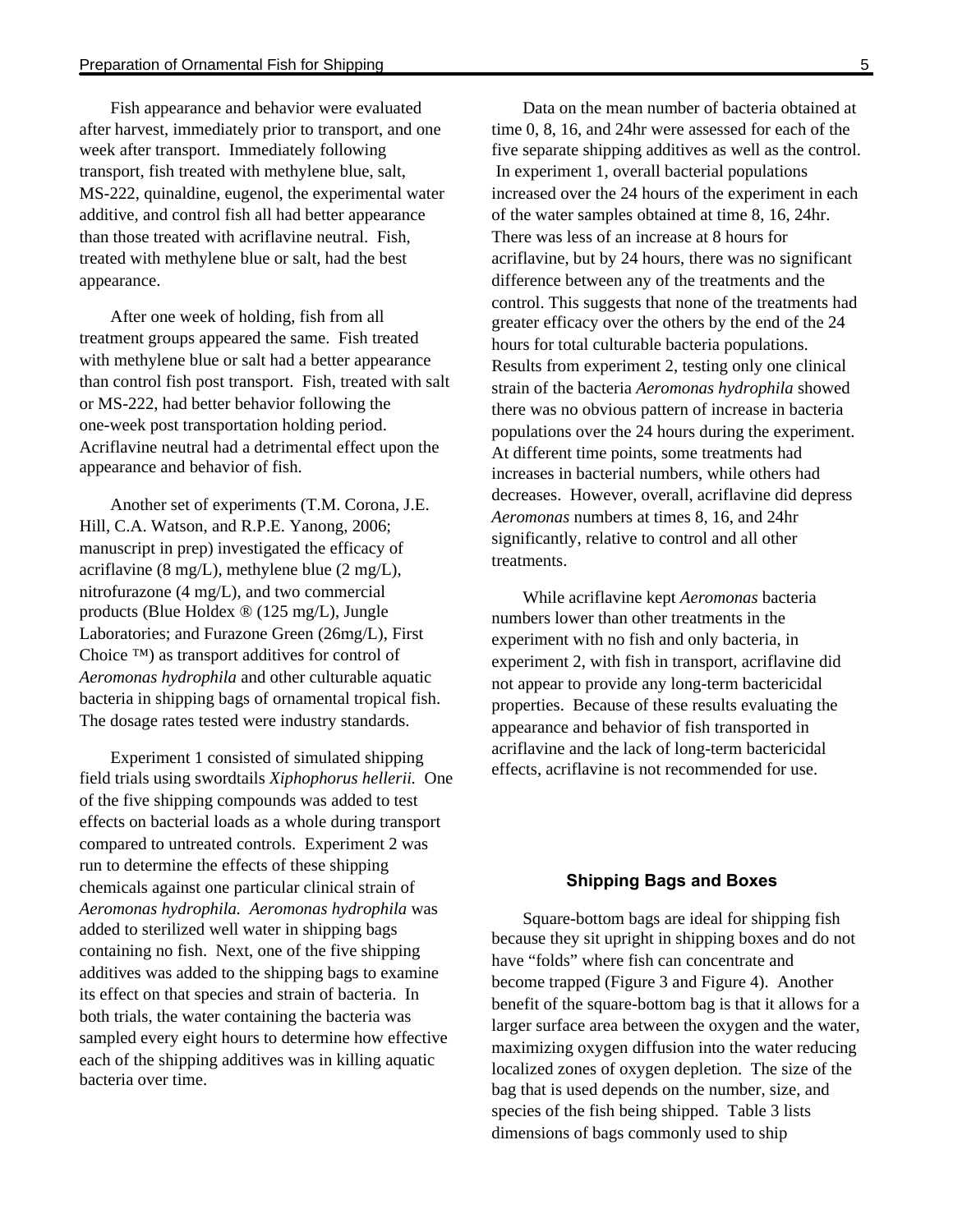| <b>Treatment</b>                      | <b>Usage</b>                    | <b>Dosage</b>                 | Overall<br><b>Appearance</b> | Overall<br><b>Behavior</b> | FDA-<br><b>Approved for</b><br>use in<br><b>Aquaculture</b> |
|---------------------------------------|---------------------------------|-------------------------------|------------------------------|----------------------------|-------------------------------------------------------------|
| Salt                                  | Aid<br>osmoregulation           | 3 ppt                         | Good                         | Good                       | <b>No</b>                                                   |
| Acriflavine<br>neutral                | Antimicrobial                   | 7 mg/L                        | <b>Bad</b>                   | <b>Bad</b>                 | <b>No</b>                                                   |
| Methylene<br><b>Blue</b>              | Antimicrobial                   | 2 mg/L                        | Good                         | Good                       | No                                                          |
| Eugenol                               | Sedative                        | 5 mg/L                        | No Effect                    | No Effect                  | <b>No</b>                                                   |
| <b>MS-222</b>                         | Sedative                        | 20 mg/L                       | No Effect                    | Good                       | Yes                                                         |
| Quinaldine                            | Sedative                        | 5 mg/L                        | No Effect                    | No Effect                  | <b>No</b>                                                   |
| Experimental<br><b>Feed Additive</b>  | <b>Lower Stress</b><br>Response | 3 days fed<br>before shipping | No Effect                    | No Effect                  | <b>No</b>                                                   |
| Experimental<br><b>Water Additive</b> | <b>Lower Stress</b><br>Response | $0.5$ ml/L                    | No Effect                    | No Effect                  | No                                                          |

**Table 2.** Shipping additives tested

ornamental fish for prolonged periods of time (up to 36 hours). Table 4 lists common species, sizes, and numbers of fish shipped from Florida in square-bottom bags with the standard 2 gallons of high-quality transport water (table is located at the end of this publication). In 1/4 and 1/2 square-bottom shipping bags, the oxygen gas volume to water volume ratio is generally 60% oxygen to 40% water.

Pillow bags do not have square bottoms, so they lie on their sides. They are less expansive than square-bottom bags and come in a variety of sizes.

If a shipping additive is to be used, it is placed into the bag water prior to the addition of fish. Once the fish are placed into the appropriate bag, the ambient air is removed (squeezed out) and replaced with pure oxygen from an oxygen bottle. The bag is then sealed with a rubber band or other sealing device. During transport, oxygen levels decrease and carbon dioxide levels increase as fish respire. The addition of pure oxygen to the shipping bag allows the producer to ship a greater number of fish in each bag for a longer period of time. If the sealed bag contains only ambient air, the fish quickly consume

all of the available oxygen resulting in high mortalities (see IFAS Fact Sheet FA-119 *On Farm Transport of Ornamental Fish*).

There are a variety of shipping box sizes available such as the standard "double" box that holds two full bags of fish. The size of box is determined by the number of fish being shipped. Once prepared, bags destined for local transport are put into the Florida standard ornamental "single" polystyrene boxes (17-inch x 17-inch) with lids. If fish are going further than a local buyer, the polystyrene boxes are sealed with packing tape and placed into tight-fitting cardboard outer boxes (17 1/4-inch x 17 1/4-inch) that provide added protection during shipment. Boxes are usually pre-labeled with a "live fish" stamp and are suitable for shipping via airplane or truck (Figure 5).

#### **Permits and Health Certificates**

Permit requirements and health certificates vary by state and region. Check with your local state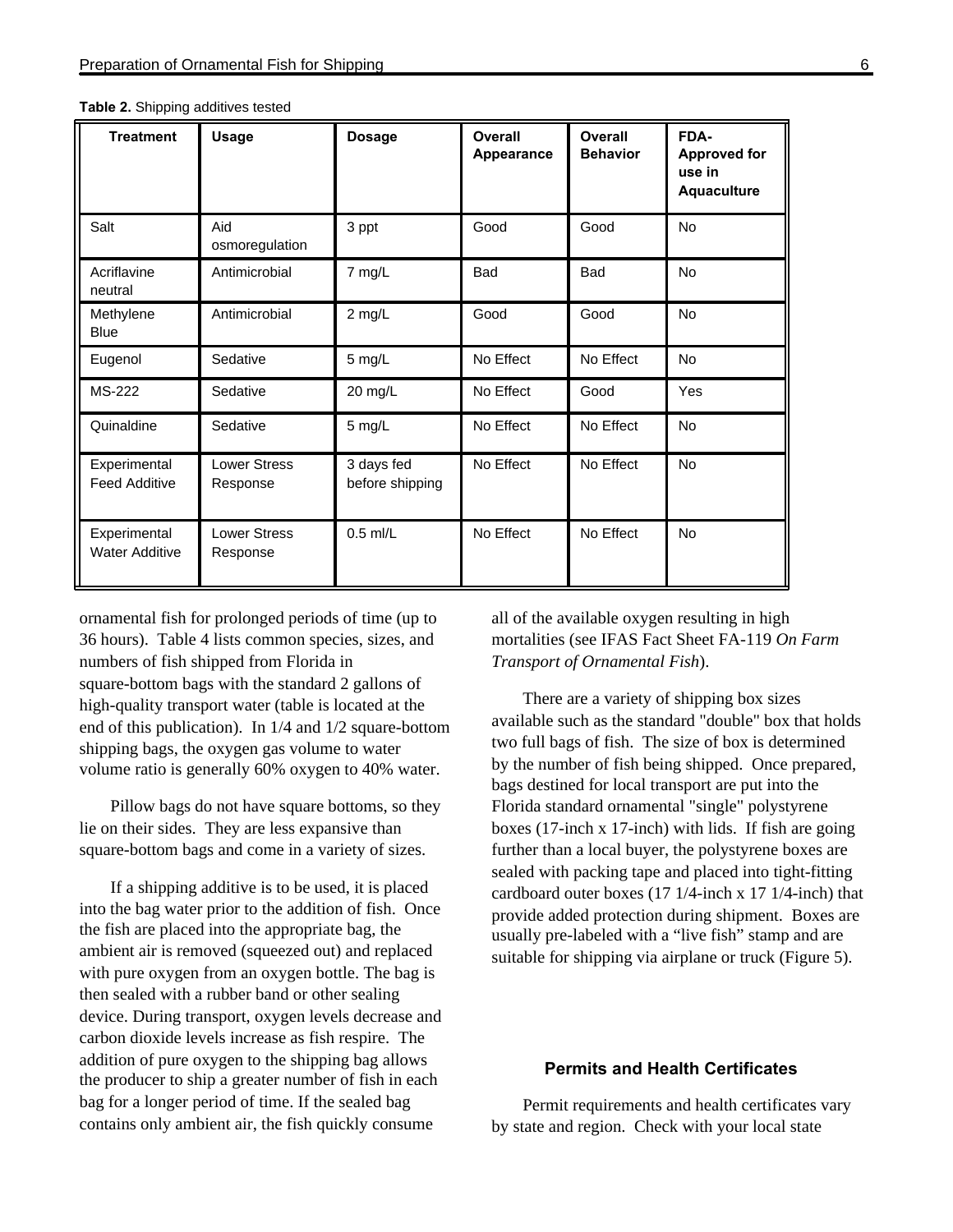

**Figure 3.** Pillow and square-bottom shipping bags in box Credits: Tina Crosby 2004



**Figure 4.** Full square-bottom shipping bag Credits: Tina Crosby 2004

**Table 3.** Dimensions for bags commonly used to ship ornamental fish from Florida

| <b>Bag Size</b>                   | Length x Width x Height                             |  |  |
|-----------------------------------|-----------------------------------------------------|--|--|
| <b>Full Square-Bottom</b><br>Bags | 15.5 inch x 14.5 inch x<br>22.5 inch                |  |  |
| 1/2 Square-Bottom Bags            | 16 inch x 8 inch x 22 inch                          |  |  |
| 1/4 Square-Bottom Bags            | 7.5 inch x 6.5 inch x 20.5<br>inch                  |  |  |
| <b>Pillow Bags</b>                | Various (10 inch x 20 inch<br>pictured in Figure 3) |  |  |



**Figure 5.** Moving fish with a fork-lift at the airport between planes Credits: Jon Kao 2004

agency and/or the importing country's regulations to determine requirements for shipping ornamental fish domestically and internationally.

### **Summary**

The quality and overall health of ornamental fish are affected by stressors that occur during harvest, holding, and transport to the buyer. Experienced ornamental fish farmers minimize the effects of these stressors. Overall fish health is improved by screening fish showing signs of disease. If harvested fish show signs of external parasites, the prophylactic use of potassium permanganate, Quick Cure®, or formalin may provide protection from mortality. The use of salt (3ppt) or methylene blue in shipping water may be beneficial to the overall behavior and appearance of fish post-transportation. Acriflavine neutral is not recommended for use because it has a negative effect on the appearance and behavior of fish. Optimal dissolved oxygen and temperature levels should be maintained during shipping. Prior to shipment, determine the best packaging methods (e.g., bag size, amount of water per bag, amount of fish per bag, addition of ice or heat pack). These factors, along with good water quality, help facilitate the production and sale of high quality marketable fish.

## **Recommended Reading**

UF/IFAS Circular 84 *Use of Antibiotics in Ornamental Fish Aquaculture.* http://edis.ifas.ufl.edu/FA084

UF/IFAS Circular 120 *Fish Health Management Considerations in Recirculating Aquaculture Systems - Part 1: Introduction and General Principles.*  http://edis.ifas.ufl.edu/FA099

UF/IFAS Circular 121 *Fish Health Management Considerations in Recirculating Aquaculture Systems - Part 2: Pathogens.* http://edis.ifas.ufl.edu/FA100

UF/IFAS Circular 122 *Fish Health Management Considerations in Recirculating Aquaculture systems - Part 3: General Recommendations and Problem-Solving Approaches.*  http://edis.ifas.ufl.edu/FA101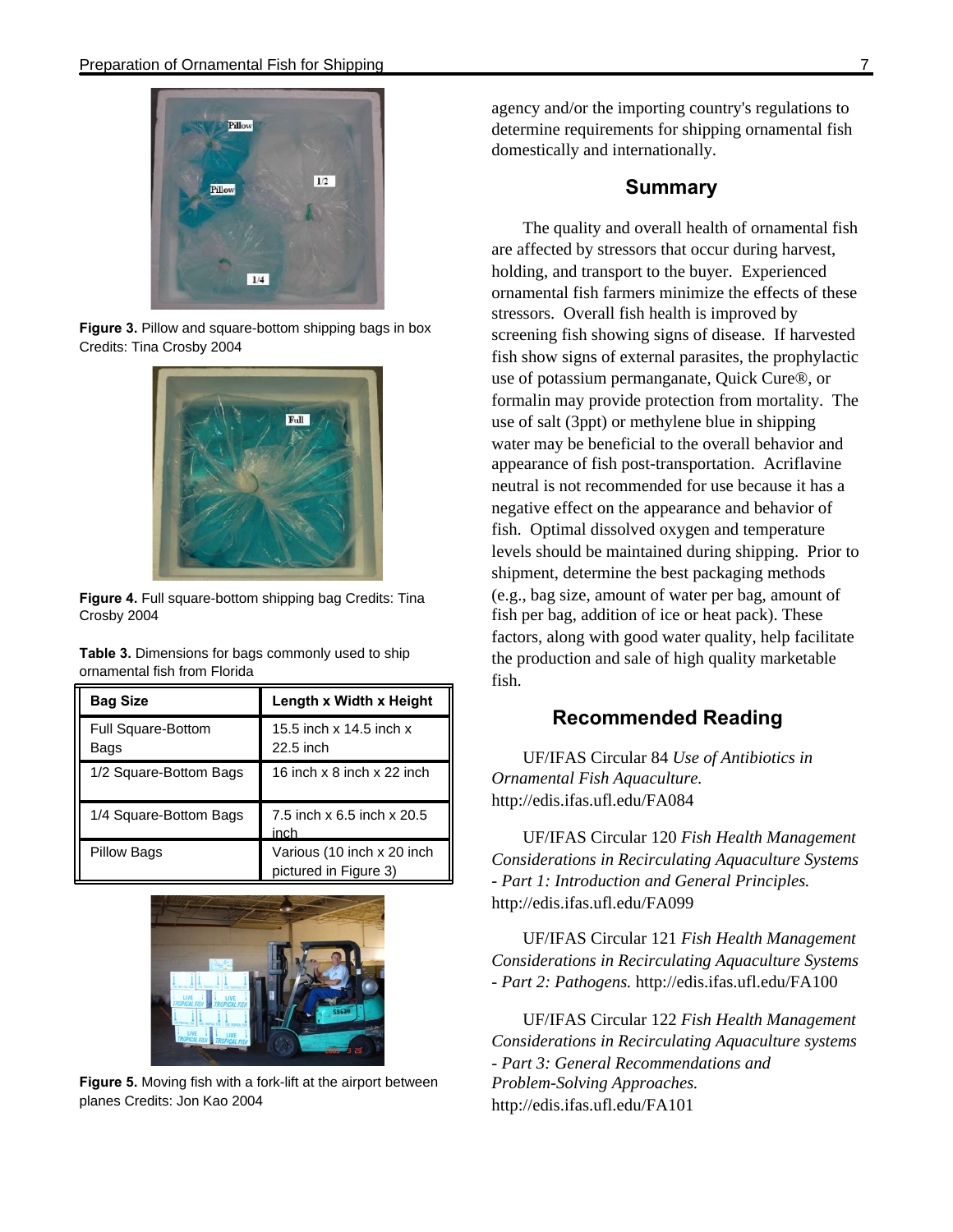UF/IFAS Circular 716 *Introduction to Freshwater Fish Parasites.*  http://edis.ifas.ufl.edu/FA041

UF/IFAS Circular 919 *Stress - Its Role in Fish Disease.* http://edis.ifas.ufl.edu/FA005

UF/IFAS Fact Sheet FA-3 *Fish Handling and Transport.* http://edis.ifas.ufl.edu/FA019

UF/IFAS Fact Sheet FA-7 *Fish Fingerlings: Purchasing, Transporting, and Stocking.* http://edis.ifas.ufl.edu/FA013

UF/IFAS Fact Sheet FA-12 *Principles of Water Recirculation and Filtration in Aquaculture.* http://edis.ifas.ufl.edu/FA050

UF/IFAS Fact Sheet FA-13 *Use of Copper in Freshwater Aquaculture and Farm Ponds.* http://edis.ifas.ufl.edu/FA008

UF/IFAS Fact Sheet FA-16 *Ammonia.* http://edis.ifas.ufl.edu/FA031

UF/IFAS Fact Sheet FA-27 *Dissolved Oxygen for Fish Production.* http://edis.ifas.ufl.edu/FA002

UF/IFAS Fact Sheet FA-29 *Introduction to Viral Diseases of Fish.* http://edis.ifas.ufl.edu/FA034

UF/IFAS Fact Sheet FA-37 *Use of Potassium Permanganate to Control External Infections of Ornamental Fish.* http://edis.ifas.ufl.edu/FA027

UF/IFAS Fact Sheet FA-55 *Submission of Fish for Diagnostic Evaluation.*  http://edis.ifas.ufl.edu/FA055

UF/IFAS Fact Sheet FA-117 *Harvesting Ornamental Fish From Ponds*. http://edis.ifas.ufl.edu/FA117

UF/IFAS Fact Sheet FA-118 *Grading Ornamental Fish.* http://edis.ifas.ufl.edu/FA118

UF/IFAS Fact Sheet FA-119 *On Farm Transport of Ornamental Fish.* http://edis.ifas.ufl.edu/FA119

UF/IFAS Fact Sheet VM-77 *Use of Formalin to Control Fish Parasites.* http://edis.ifas.ufl.edu/VM061

UF/IFAS Fact Sheet VM-78 *Bath Treatment for Sick Fish.* http://edis.ifas.ufl.edu/VM037

UF/IFAS Fact Sheet VM-86 *Use of Salt in Aquaculture.* http://edis.ifas.ufl.edu/VM007

UF/IFAS Fact Sheet VM-147 *Incorporating Pet Fish Into Your Small Animal Practice.*  http://edis.ifas.ufl.edu/VM108

SRAC Publication No. 410 *Calculating Treatments for Ponds and Tanks.* https://srac.tamu.edu/index.cfm/event/ CategoryDetails/whichcategory/20/

SRAC Publication No. 462 *Nitrite in Fish Ponds.*  https://srac.tamu.edu/index.cfm/event/ CategoryDetails/whichcategory/25/

SRAC Publication No. 463 *Ammonia in Fish Ponds.*  https://srac.tamu.edu/index.cfm/event/ CategoryDetails/whichcategory/25/

SRAC Publication No. 464 *Interactions of pH, Carbon Dioxide, Alkalinity, and Hardness in Fish Pond.*  https://srac.tamu.edu/index.cfm/event/ CategoryDetails/whichcategory/25/

SRAC Publication No. 468 *Carbon Dioxide in Fish Ponds.*  https://srac.tamu.edu/index.cfm/event/ CategoryDetails/whichcategory/25/

SRAC Publication No. 474 *The Role of Stress in Fish Disease.*  https://srac.tamu.edu/index.cfm/event/ CategoryDetails/whichcategory/26/

SRAC Publication No. 3900 *Anesthetics in Aquaculture.*  https://srac.tamu.edu/index.cfm/event/ CategoryDetails/whichcategory/18/

SRAC Publication No. 4601 *Measuring Dissolved Oxygen Concentration in Aquaculture.* https://srac.tamu.edu/index.cfm/event/ CategoryDetails/whichcategory/25/